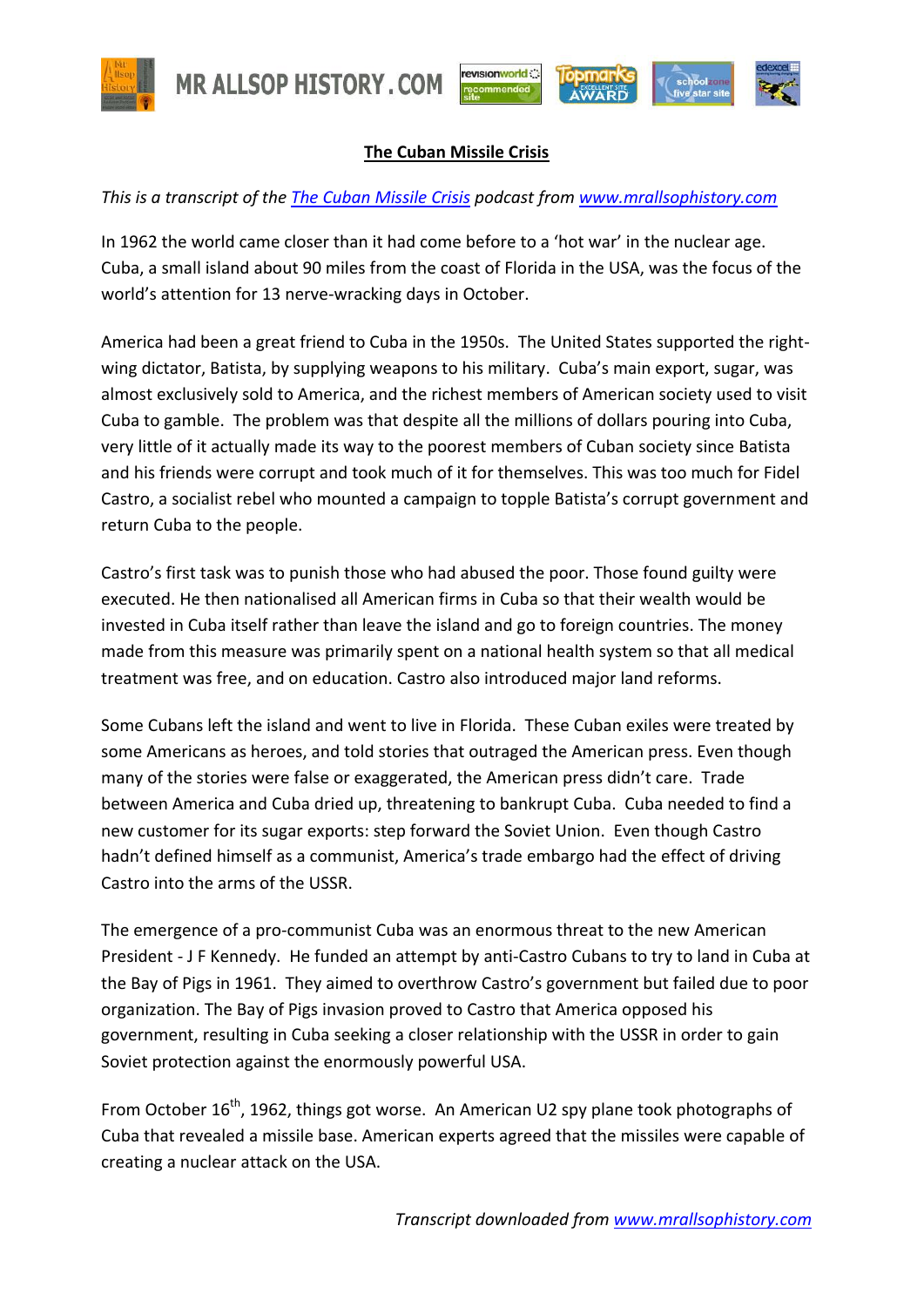

**MR ALLSOP HISTORY, COM** 





The following day, Kennedy was told that missiles were capable of killing 80 million Americans. They could fly 2000 miles in just 17 minutes. To make matters worse, American Intelligence reported that more than 20 more Russian ships were sailing to Cuba with more missiles. Kennedy had already made a major mistake with the Bay of Pigs affair. He had to be successful in his response to the Cuban missiles. Kennedy's advisers, known as ExComm, gave him five possible options:

| $\mathbf{1}$            | Do nothing. This was not a sensible option because it would make Kennedy look<br>weak, and the missiles would still be threatening America.                                                                                                           |
|-------------------------|-------------------------------------------------------------------------------------------------------------------------------------------------------------------------------------------------------------------------------------------------------|
| 2 <sup>2</sup>          | Order a full scale military invasion of Cuba. This was dangerous as it may lead to a<br>full war with USSR, possibly involving the use of nuclear weapons. It could also lead<br>to lots of American casualties and couldn't be a guaranteed success. |
| $\overline{\mathbf{3}}$ | Order an air strike against the missile bases only. The problem again would be<br>Russian casualties and the Air Force was not sure it could deliver pin-point bombing<br>raids on what were relatively small targets.                                |
| 4                       | Ask the Russians to remove the missiles. However, it was unlikely that the Russians<br>would listen to a 'polite' request especially as they denied the existence of the<br>missiles at an emergency meeting of the United Nations!                   |
| 5                       | Put a naval blockade around the island. This would isolate Cuba and stop future<br>Russian ships entering. The missiles would still be on Cuba, but Kennedy would be<br>seen to be doing something while negotiations continued in the background.    |

Kennedy chose to blockade Cuba. Tensions rose as Khrushchev, the Soviet leader, vowed to ignore the blockade and continue to deliver supplies to Cuba. More U2 photographs on October 25th 1962 showed that the missiles on Cuba would be ready to fire within a few days. Tensions rose even further when, two days later on October 27<sup>th</sup>, an American pilot was killed when his U2 plane was shot down by a Russian missile.

By this time Khruschev had sent Kennedy two telegrams that offered to remove the missiles. The problem was, the two telegrams offered conflicting deals! One letter said that the missiles would be withdrawn if Kennedy promised not to invade Cuba. The other was more threatening. It argued that, as USA had missile bases in Turkey, the USSR should be able to have bases in Cuba. Khruschev said that if USA removed her missiles from Turkey then USSR would remove them from Cuba.

Kennedy, after deliberating with his advisers, chose to accept Khrushchev's offer but insisted that the agreement to remove missiles from Turkey was to be kept secret. Within 2 months the missiles were gone. The Cuban Missile Crisis was over but it had taken the world to the brink of nuclear war.